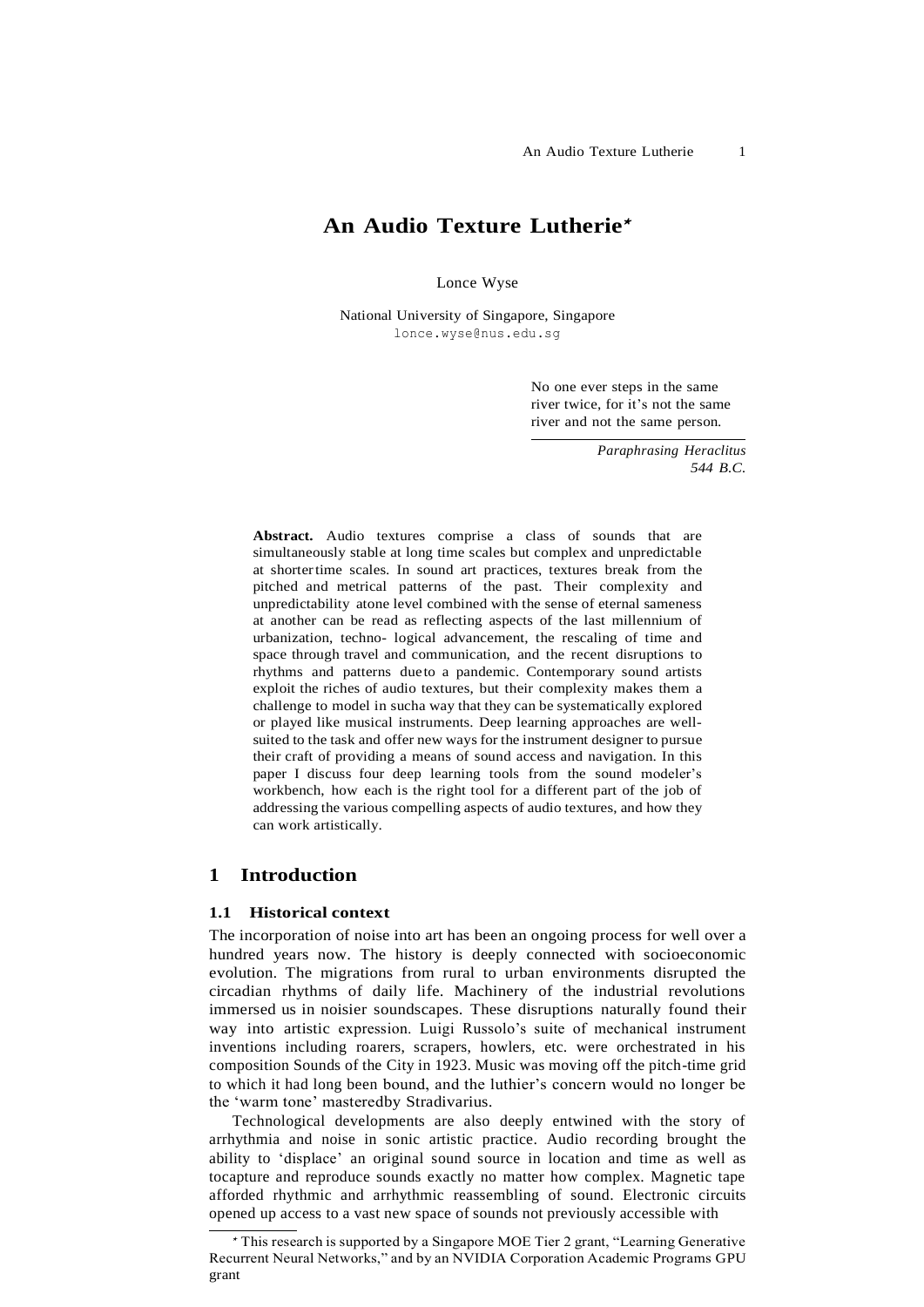physical acoustic systems. The digital computer can be inscribed with any soundgenerating processes that can be written in mathematical or algorithmic form. The combination of physical, electronic and digital systems has given artists tools for sensing in any domain and mapping to arbitrary sound which broadens the possibilities for "instrument" design almost beyond recognition.

This paper is about recent developments in the practice of instrument making, or to use a term less burdened by historical baggage, 'sound modeling'. The sonic focus will be on audio textures, a class of sounds far broader and more complex than the pitched sounds produced by traditional musical instruments, and thus reflective of the sound we now so freely accept in sound art. The modeling tools and techniques that will be discussed come from emerging developments is machine learning. The discussion is not meant as a scientific presentation of the tools but will attempt to share with the lay reader enough technical detail to appreciate how they work, and how they connect with various aspects of audio textures that might be explored for artistic purposes.

#### **1.2 Audio texture**

An audio 'texture,' like its analogs in the visual and haptic domains, can be arbitrarily complex. Some examples include the sound of wind, radio static, rain, engines, air conditioners, flowing rivers, running water, bubbling, insects, applause, train, church bells, gargling, frying eggs, sparrows, jackhammers, fire, cocktail party babble, shaking coins, helicopters, wind chimes, scraping, rolling, rubbing, walking on gravel, thunder, or a busy electronic game arcade.

Artists use such sounds in a variety of ways such as incorporating sounding objects in performance and installations, or by recording sounds and possibly manipulating them electronically. Modeling the sounds or sounding objects so that they can be synthesized is a way of providing new possibilities for exploration, interaction, and performance. However, capturing the natural richness of textures in a computational model and designing interaction for them is challenging.

For the purpose of sound modeling, it is helpful to start by thinking of textures as either 'stationary' or 'dynamic.' Despite their complexity, for some long enough window of time, there is a description of a stationary texture that need not change for different windows of time (Figure 1). Sitting next to a babbling brook, we hear the sound as 'the same' from minute to minute, even though we know that the sequence of splashes, bubbles, and babbles is never literally the same at two different moments of time. However, if it started to rain, the brook would change due to the increasing rush and flow. We would describe the sound differently after the rain than before the rain, and this illustrates the dynamic aspect of an audio texture.



Fig. 1: Left: As long as the rain falls at the same rate, we think of the texture as "the same" even though the sound (as well as the image on the lake) is never literally identical at different times (Image: Lake Superior Rain, Kate Gardiner, CC-NC). Right: Wind changes at a slower time scale requiring a larger window of time than rain for a 'stationary' description.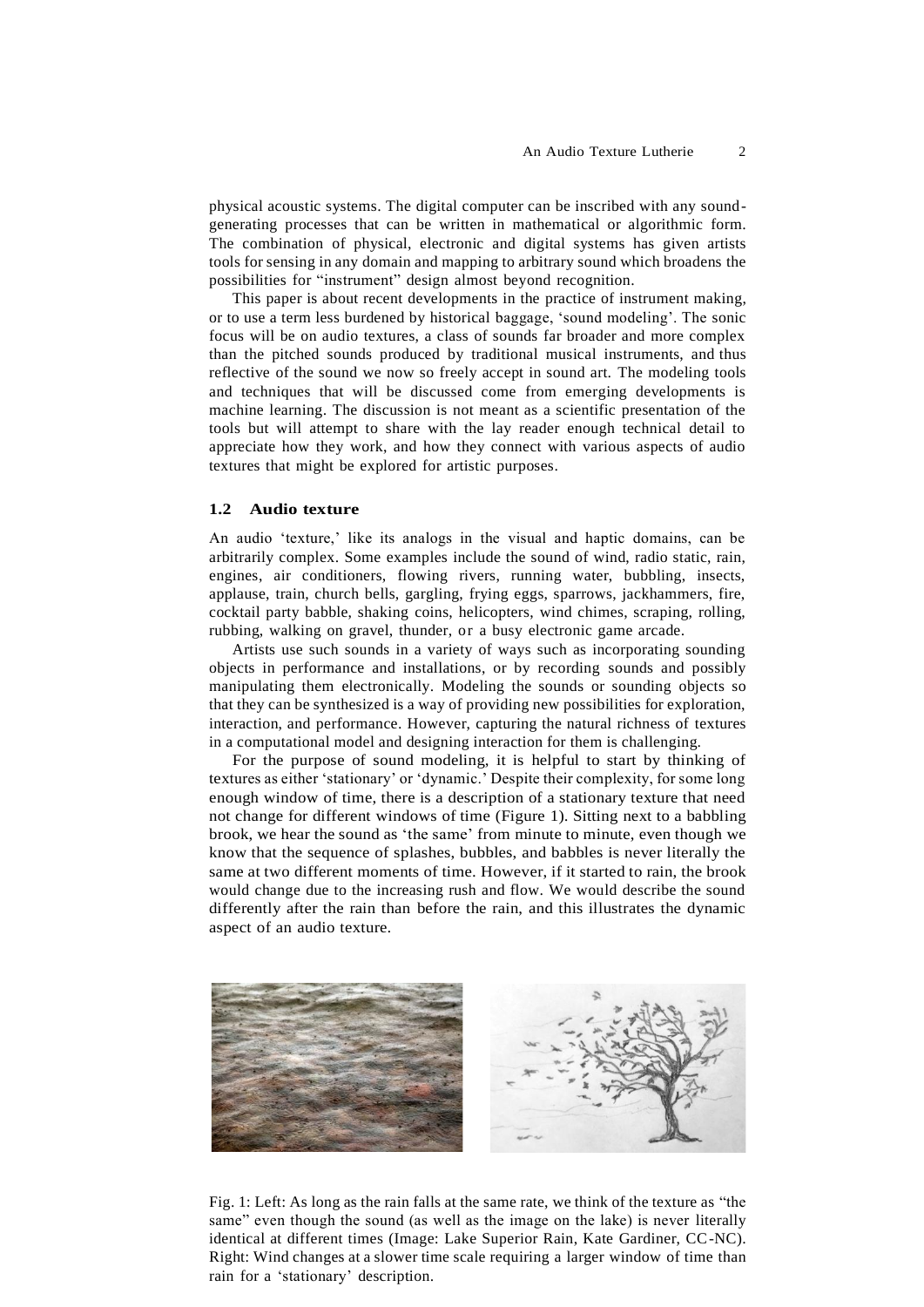The distinction between a stationary and dynamic texture is precisely analogous to the distinction between a note and a melody in terms of traditional instruments. The luthier factors out the interactive performative control from the sound generation. The sound of the different static configurations is characteristic of the instrument or model, while the dynamic sequence of configurations defines the imposed expressive or musical content. The sound generation is then conditionally dependent upon the instrument player's parametric control through an interface.

#### **1.3 Previous texture modeling strategies**

Computational sound modeling is typically a time and resource intensive process of writing code. There are a variety of approaches that address the complexity of textures.

One approach is to assemble sounds from a massive set of tiny pieces. Granular synthesis has been theorized and used by musicians such as Iannis Xenakis (1992), Barry Truax (1988) (for example in his piece River Run<sup>1</sup>) and Curtis Roads (1988) (Roads, 2004). The term is used to describe a family of techniques such as assembling windowed sine tones of varying frequencies and windows spanning a few cycles of the wave form. A related technique is called "granulation" which breaks a recorded sound into tiny pieces before reassembling them (Truax, 1988). By specifying various distributions of grains in time, grain signal choices and window sizes, innumerable similar textures can be created. Related techniques include wavelet analysis and resynthesis (Dubnov, Bar-Joseph, El-Yaniv, Lischinski, & Werman, 2002) and concatenative synthesis (Schwarz, 2006).

Physical models simulate the actual physical behavior of sound sources. Simulated plates, tubes, and strings is great for models of pitched instruments, but many physical systems generate more complex textures. For example, the sound of raindrops can be modeled with wave and acoustic pressure equations describing surface impacts (Miklavcic, Zita, & Arvidsson, 2004). Other sounds derived from physical phenomena such as bubbling in liquids have been modelled based on fluid simulations (Moss, Yeh, Hong, Lin, & Manocha, 2010; van den Doel, 2005). Rolling, scrapping, and rubbing sounds with a continuous interaction between different objects have been explored (Conan et al., 2014). Perry Cook developed an approach referred to as "physically informed" modeling (Cook, 1997) for sounds such as rattles and footsteps.

#### **1.4 A paradigm shift**

There is a deep interdependence between the sound space that artists work with and the technologies available during the historical time in which they live. The recording technologies (phonographic and magnetic tape) of the early 20th centuries brought any sound producible in the physical world into the studio and on to the stage. Tape could be speed controlled and spliced, and vinyl can be scratched, but it was the electronic instruments, and later digital computers that seemed to promise that any imaginable sound could be synthesized and arbitrarily manipulated performatively. Still, even a synthesizer that can make "any sound" has limits on the ways the sound space can be navigated. The quest continues for the holy grail of access to any and all sound arranged in a designable space for arbitrary navigation. That search is now conducted using the most powerhungry, cloud-based virtually served artificial intelligence machinery. It is driven by artists, engineers, and scientists who might only meet virtually in that same cloud immersed in a communication system that logs their every keystroke as data for AI analysis. Even the pandemic-driven physical isolation seems to drive this mode of production and communication that resonates so deeply with the technologies being developed for artistic exploitation.

Recent years have seen big data and deep learning models disrupt almost

<sup>1</sup> audition at h[ttps://www.yo](http://www.youtube.com/watch?v=u81IGEFt7dM)utu[be.com/watch?v=u81IGEFt7dM](http://www.youtube.com/watch?v=u81IGEFt7dM)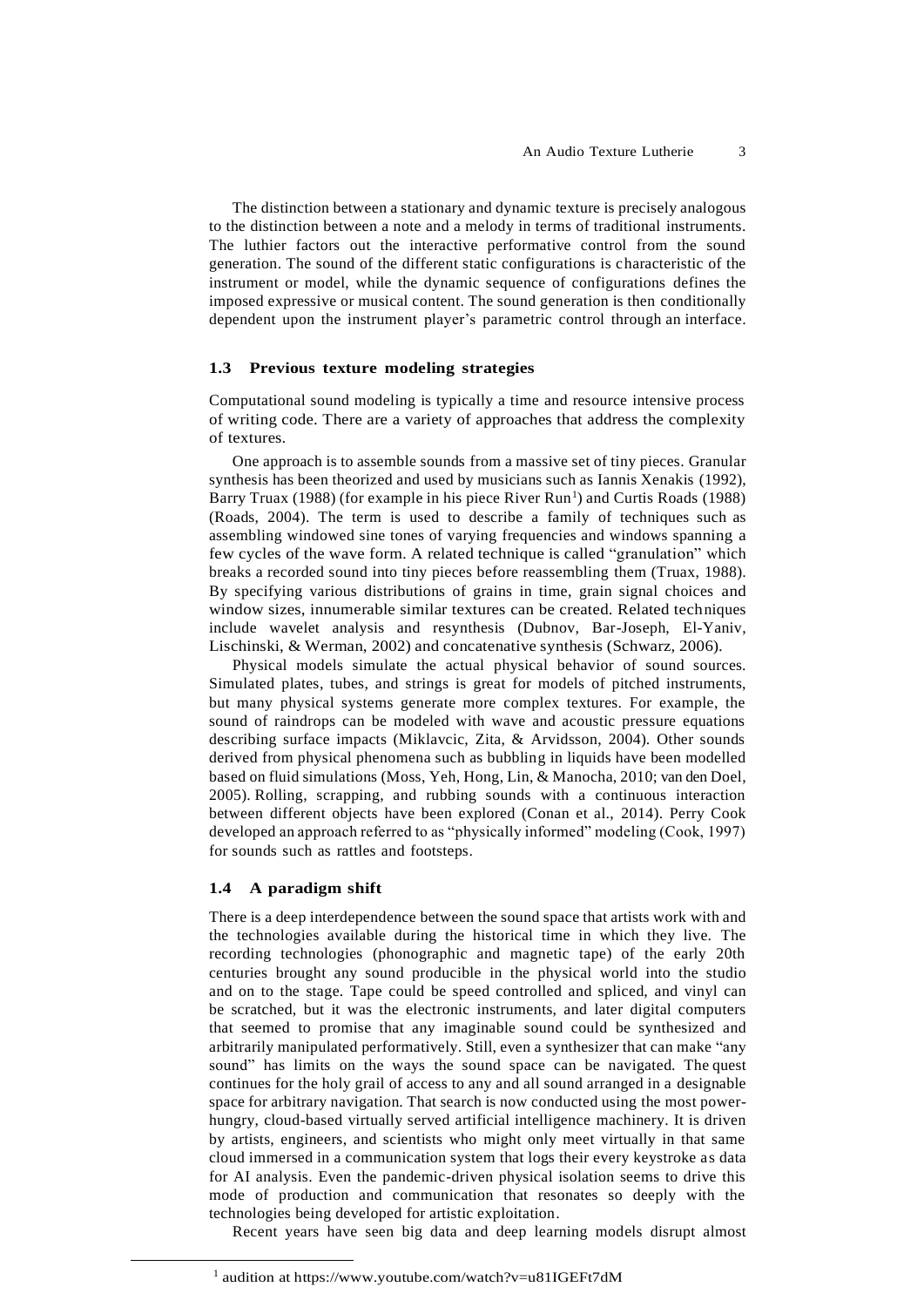An Audio Texture Lutherie 4

every scientific and technical endeavor, and it is no different in the world of sonic arts. Modeling, in particular for generative processes like image and sound synthesis, is now often *data driven*. Rather than providing a machine with explicitly coded algorithms that execute to produce sound, a learning system is trained to produce media given (usually lots of) data.

Seminal work in data driven modeling of audio textures was done by Mc-Dermott and Simoncelli (McDermott & Simoncelli, 2011). They studied human perception of audio textures by generating audio examples to match extracted statistical measurements on noise samples. Their synthesis by analysis approach worked well on sounds with variation at shorter time scales but was less successful on sounds with longer-term structure. More recently Ulyanov and Lebedev (2016) modeled musical textures, and others have since applied their approach to general purpose audio (Antognini, Hoffman, & Weiss, 2018; Grinstein, Duong, Ozerov, & Pérez, 2018; Huzaifah & Wyse, 2020).

The next section takes a deeper dive in to four specific deep learning architectures that have been effectively used to address the challenge of synthesizing complex and noisy data such as natural sound textures.

## **2 A Sound Modeling Toolset**

To the uninitiated, the suite of tools in a violin-makers workshop are a large and curious-looking set. From thickness calibrators to router guides, peg hole reamers, gaugers, planers, and purfling tools, the specialized and motley collection bear names as colorful as the tools. So it is for the modern-day sound model designer. In this section we will discuss four important tools hanging on the wall of the sound modelers workshop: The Generative Adversarial Network (GAN), the Self-Organizing Map (SOM), the Style-Transfer Network (STN) and the Recurrent Neural Network (RNN). I will furthermore give these tools more familiar nicknames: the Interpolator, the Smoother, the Variator, and the Performer (Figure 2), that better describe their functionality. Like the tools on any workbench, each has its own function and using one to do the job of another can only lead to disaster.

#### **2.1 The Interpolator**

We have high demands and expectations for data-driven synthesizer design: when we train a system with data, we want a system that can generate not only the sounds in the training data set, but a "filled out" space of sounds. That is, we demand that our system create novel sounds, even if such sounds do not come from the physical world. If we provide sounds of rain and the din of forest bugs as training data, then we expect to play a "morph" on the new instrument in the same way we play a scale between pitches on a violin. The Interpolator (GAN) is a somewhat unwieldy tool for sound design, but it does construct a navigable high-dimensional space where in some regions it generates sounds like those in the data set, and for the rest of the space, it invents convincing "in between" sounds.

The tool gets its formal name (Generative Adversarial Network) from the way it is structured in two parts. The first part (the ' Generator') learns to organize a map from an input space of parameters to a set of sounds that are distributed similarly to the dataset. The second part, (the 'Discriminator') is tasked with learning to recognize sounds from the Generator vs. sound from the database (Figure 2(a)). The two networks are "adversaries" as the Generator trains to fool the Discriminator. When training completes, and the Discriminator can no longer differentiate between the real and synthetic sounds, we have the sound generator we seek.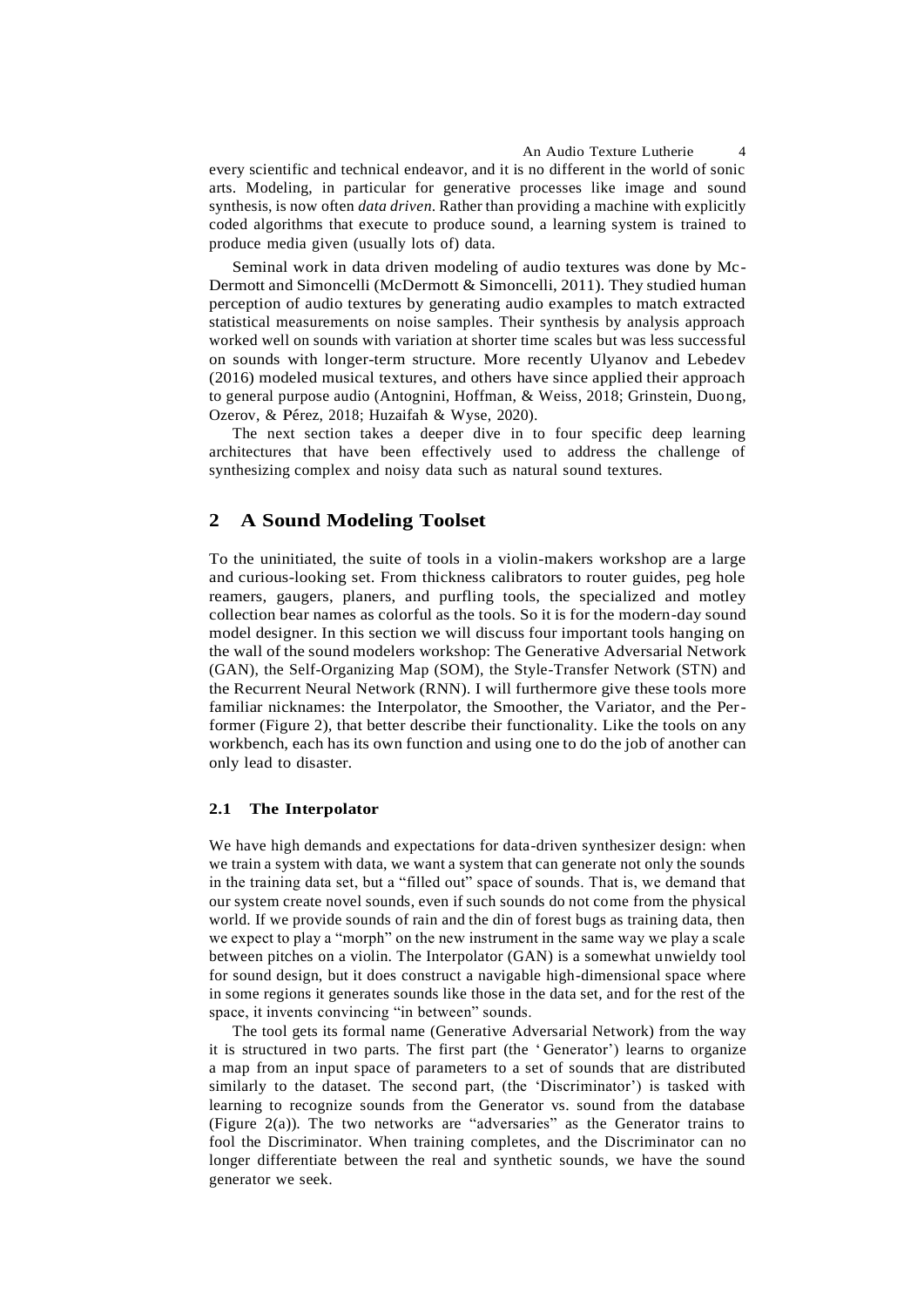

Fig. 2: Left: Violin maker's toolset (Image: Project Gutenberg EBook of Violin Making, Project Gutenberg License). Right: Sound modeler's toolset, (a) The "Interpolator" (GAN) learns to create novel "'tween" sounds as the generator G trains to fool the discriminator D, (b) The "Smoother" (SOM) makes distances between sounds more uniform as it resamples the parameter space, (c) The "Variator" (SNT) creates stationary textural variations by matching network activation statistics of a target texture, and (d) The "Performer" (RNN) generates sound one sample at a time in response to parameters.

To appreciate the nature of this tool, the first thing to note is that it createsa mapping from a large number of input parameters to sound characteristics. This is what is meant by "creating a space" for the sounds, and mapping is doneby the tool, not by the sound designer. The sound designer must figure out whatthe parameters actually do to the sound after training! Secondly, the numberof input parameters is much larger than those we typically use to control an instrument. The network might require over 100 dimensions in order to organizea sensible space, but for an instrument to be playable by a human, it must offera far smaller number.

Reflecting on how the Interpolator does its job provides some insight into the relationship between technology and our historical times. The machine requires a certain amount of autonomy to do its job properly. We can provide some guidance by encoding and communicating our objectives, but we can not micromanage its organization of the sound space. In fact, to meet our goals for synthesizing and interacting with natural and novel sounds, there is generally far too much data address, and the synthesis algorithms learned by the machine are too complex for mere mortals to organize or manually design. The process depends on yielding what may have previously been considered creative decision making to the machine.

The self-organization and generation of novelty only address part of the playability requirements. A limitation of the Interpolator is that it learns long (e.g. 4-second) chunks of sound for each parameter, so is structurally incapable of being "played" in response to continuously varying control parameters. Furthermore,it generates a single sound for each point in the space, not the infinite number of variations we associate with a texture of a given description such as the ever-changing sound of a river with a particular rate of flow. This is a job for the Variator described below.

#### **2.2 The Smoother**

The Interpolator distributes sound in a parametric space but does not necessarily do so evenly. That is, large parts of the space can be devoted to one or another type of sound and moving over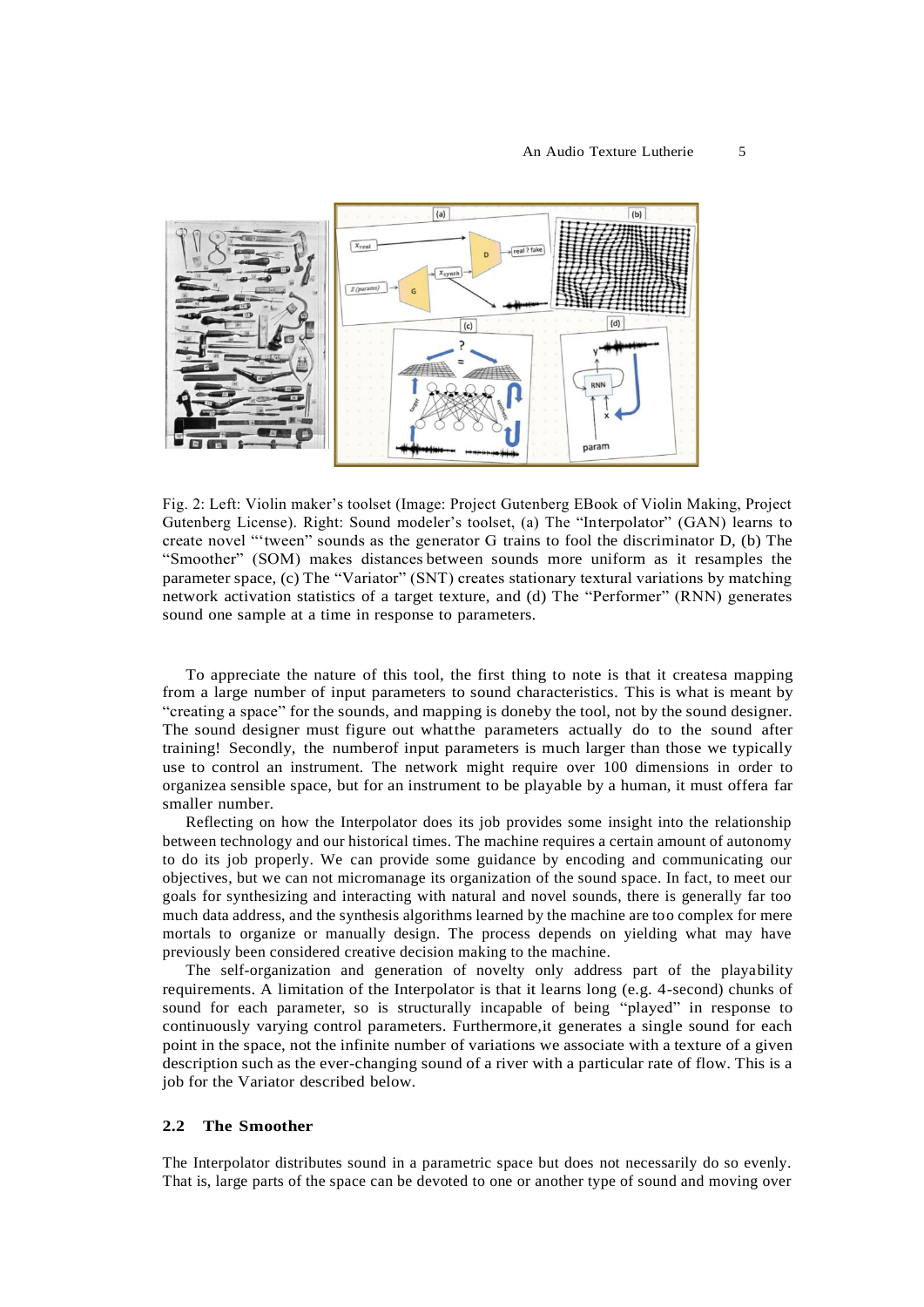the border from the territory of one to the territory of another might happen very fast. We want to expand the transitions, and the great thing about the Interpolator's space is that it can be zoomed infinitely. An analogy to this smoothing process would be zooming in on dusk and dawn so that they last as long as day and night.

The Smoother's Self Organizing Map (SOM) (Kohonen, 1998) can learn to create a map of a data distribution with a 2-diminsional grid-like representation (Figure 2(b)). Playing the remapped instrument, we would move quickly through the regions of sound space where nothing much changes as you navigate, and dwell in the unstable and changing regions between them. To exploit an acoustic instrument analogy again, it would be a like removing the fret bars from a guitar which cause the pitch to be the same for fingering positions between them so that it would behave more like a (fretless) violin where changes happen smoothly as a finger glides along the neck. This is more natural for textures which do not lend themselves to standardized discrete scales in the way that legacy musical instruments do. It is probably not just an accident of history that we can see the less categorically punctuated and metrical lives we are now living reflected in the borderless sound space of textures that comprise so much sound art today. The Smoother is a tool that literally expands the space and time at narrow border regions turning them in to spaces in their own right for the discovery of novel sound that might otherwise go by unnoticed.

#### **2.3 The Variator**

The essence of textures is infinite variation, and for this we reach for another deeplearning tool, the Style-transfer networks (STN). Most people have encounteredSTN's in the image domain where they take style and textural elements from one image such as a painting to generate a variation on the "content" of another(Figure 3) (Gatys, Ecker, & Bethge, 2015), thus our nickname, the Variator. Itcan also be used without content, to simply reproduce images with a similar texture to the original. The network can be used the same way for sound.



Fig. 3: Style transfer networks have been used in the image domain to superimpose the style of one image (van Gogh's The Starry Night, inset) onto content from one image (left) to produce new images (right). (Images from Gatys et al. (2015), used with permission).

The way this tool works is that a segment of sound exhibiting the 'target' texture is fed in to a neural network. Then the feature activation pattern of one or more network layers are correlated with each other in a time-independent way. Features might represent anything from a short rhythmic pattern, to how pitched an event is. The matrices of feature characteristics are represented by the grids at the top of Figure 2(c).

Next, we use the network and the target matrix of feature correlations to construct new sounds. We do that by feeding random noise in to the network, deriving its feature characteristics and tweaking the noise until its features characteristics match that of the target. When the process completes, we have a new sound with the texture of the target, but a different temporal structure or variation (Figure 4).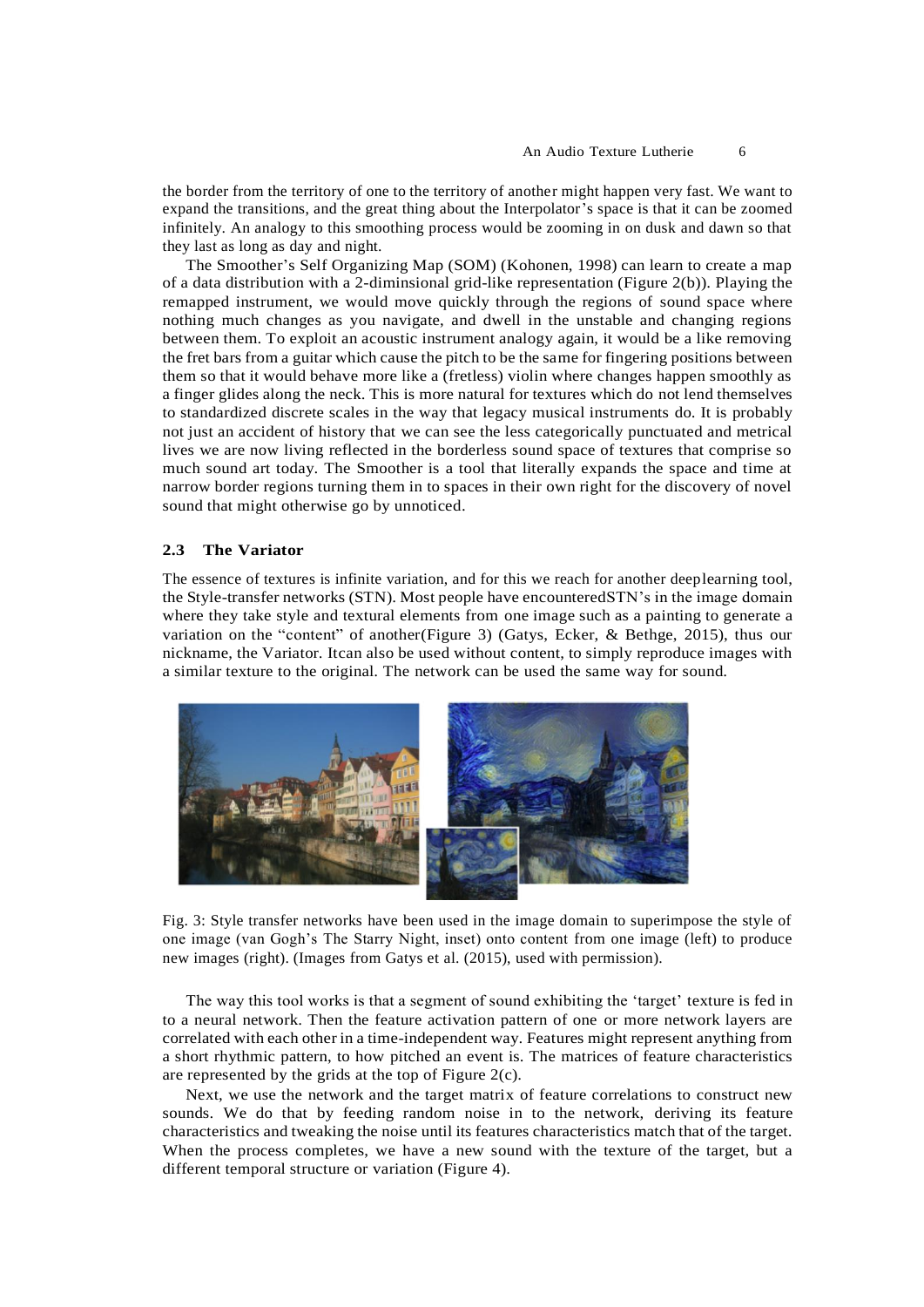This tool has a profoundly beautiful nature: the neural network that serves as the audio feature extractor need not be trained. The same network works as well for sounds of birds flying, rain falling, air conditioners humming, rocks rolling, or cattle bellowing. Indeed, the network need not be trained at all, and features can be entirely random. It seems to matter not what the audio features actually are, but rather what the pattern of relationships between features is.

The Variator also works on an aspect of textures that have a very particular alignment with a common experience of patterns of contemporary life in the times of a pandemic, and that is that it can create an endless series of sounds that, despite their infinite variety, all sound in some way "the same."

In summary, the Variator generates variations of a static texture for a particular instrumental configuration. However, it does not provide the dynamic textures for which playable reconfigurations of instruments are required.



Fig. 4: The two rows correspond to two different dynamic parameter settings. Each column shows textural variations of the sound for those parameter settings.

### **2.4 The Performer**

The Performer is oriented toward generating sound sequentially in time, unlike the Interpolator and the Variator which generate fixed duration chunks of sound. It gets its formal name, Recurrent Neural Network (RNN), from the fact that the audio output from each step is fed back in as input along with the parameters to create the network state that produces the next sample (Figure 2(d)). It provides the playable parametric interface for a musician and generates sound samples one at a time that are immediately responsive to parametric input from the instrumentalist.

When we train the Performer, we provide whatever parameters we want to use to interact with the sound. This network learns to map the parameters and the previous sound sample, together with its current state of activation, to the next sound sample in time. As instrument designers, we choose what the parameters "mean" by associating them with the specific sequences of sound we want the model to produce. Thus, if we want an interface parameter to control the "roughness" of a scratching sound or the speed of a steam engine, we simply pair appropriate values for the parameter with the sounds we expect them to generate.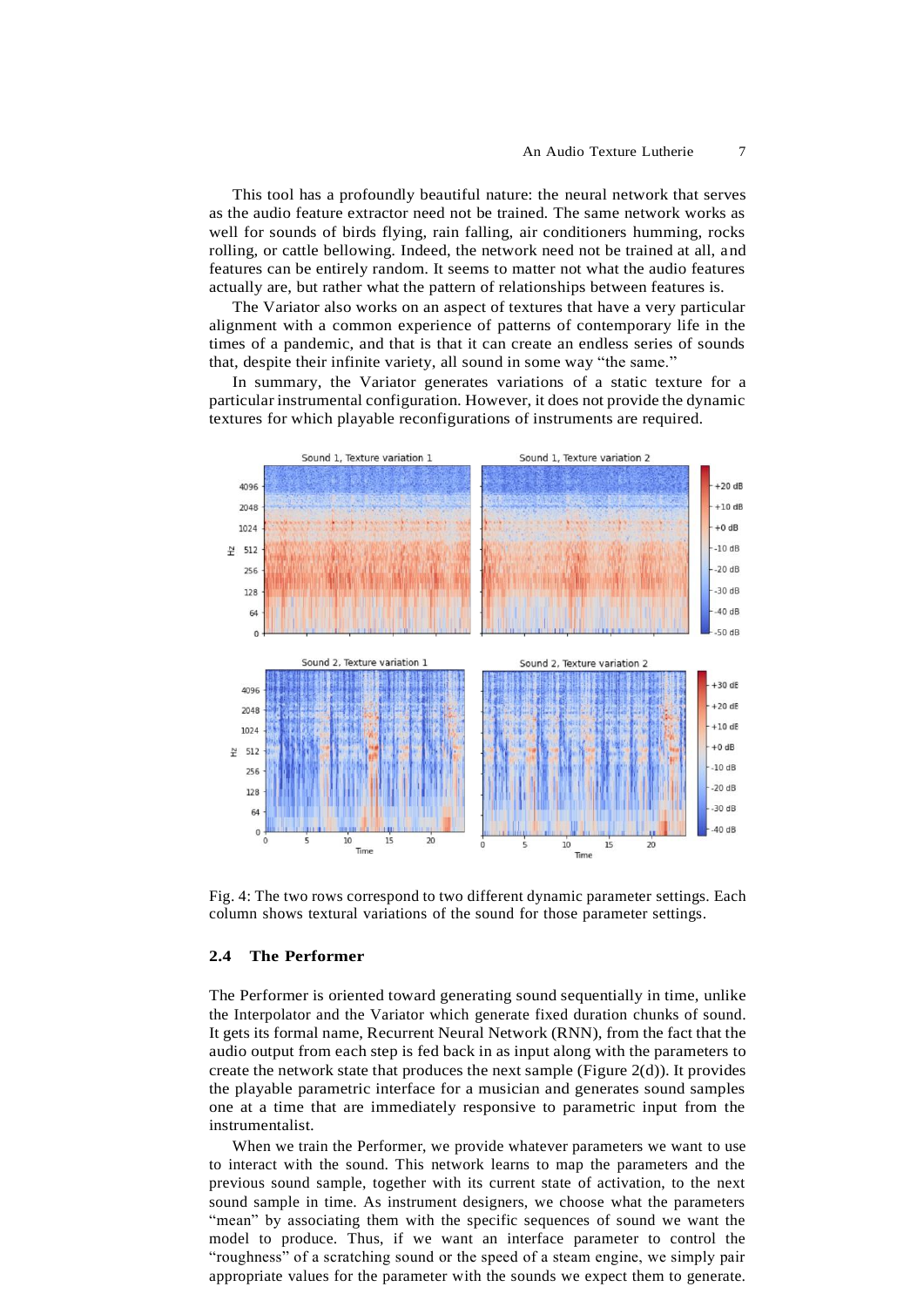The Performer learns the mapping.

The mapping from interface to sound need not be deterministic. That is, if we pair a "flow rate" parameter to a rushing water sound, the model can, like the brook it is modeling, generate endless variations of the stationary processes associated with a single input parameter configuration, never repeating the exact same sound sequence. It is at the same time capable of a dynamic range of sounds responding to different configuration parameters for flow rate, for example.

### **3 The toolset working as an ensemble**

No craftsperson would use a single tool for all jobs. The tools discussed above all have complementary strengths and weakness in the same way that a violin luthier's router and purfling set do. As an example of texture instrument building, the Interpolator was trained on a set of one-second texture sounds from sound artist Brian O'Reilly<sup>2</sup>, from which we extract a 2-dimensional slice for dynamic musical control with 2 parameters. After the Smoother adjusts the spacing between sounds, the Variator generates extended stationary variations at each parameter point. Finally, the Performer is trained so that the sound can be generated continuously as the space is explored musically by a human performer. A visualization of how the Interpolator, the Smoother, the Variator and the Performer all work together can be seen in Figure 5 and auditioned online<sup>3</sup>.

# **4 Final reflections**

The noisy and complex sounds that constitute such an important part of contemporary sound art practices are fiendishly difficult to model using traditionalapproaches to signal processing and computer programming. New deep learning approaches are synergistically evolving with contemporary artistic interest in exploring the multi-scale complexity of natural sounds that are together situated in the world that is itself evermore computationally created, mediated, andrichly textured.

The tools described herein are being explored by artists in a variety of media, representing a space of convergence for exploring themes such as creative partnerships with machines, questions of authorship, the incorporation of massive amounts of data in artistic production, and many others. Whether the machines are mobilized for text generation, choreography, visual arts, or music, they generally require a different mode of interaction with artists than traditional tools. Rather than explicit control through physical manipulation or programming, the artist might interact with the more autonomous tools by providing training data or communicating through visual or speech channels. Often the artist evaluates and curates the output from the machines. The style transfer network ('Variator') is one such example that emerged first in the visual domain. The artist "guides" its behavior with target images for content and/or texture, but the machine makes the actual images (or sounds) for the artist.

There are both aesthetic and functional reasons for striking different balances between control and indeterminacy in the tools described here and the creative use of sound they support. No claims about the right way to think about sound art are intended with this approach to sound modeling with its separation of control and texture generation. The practice of modeling and instrument interface design is necessarily explicit about which aspects of a sound are controllable and which are left open to textural variation, but the tool set we have been exploring supports various ways of making choices framing the way we hear, interact with, and make complex sound as part of the design process.

<sup>2</sup> https://vimeo.com/dendriform

<sup>3</sup> https://animatedsound.com/arrhythmia2021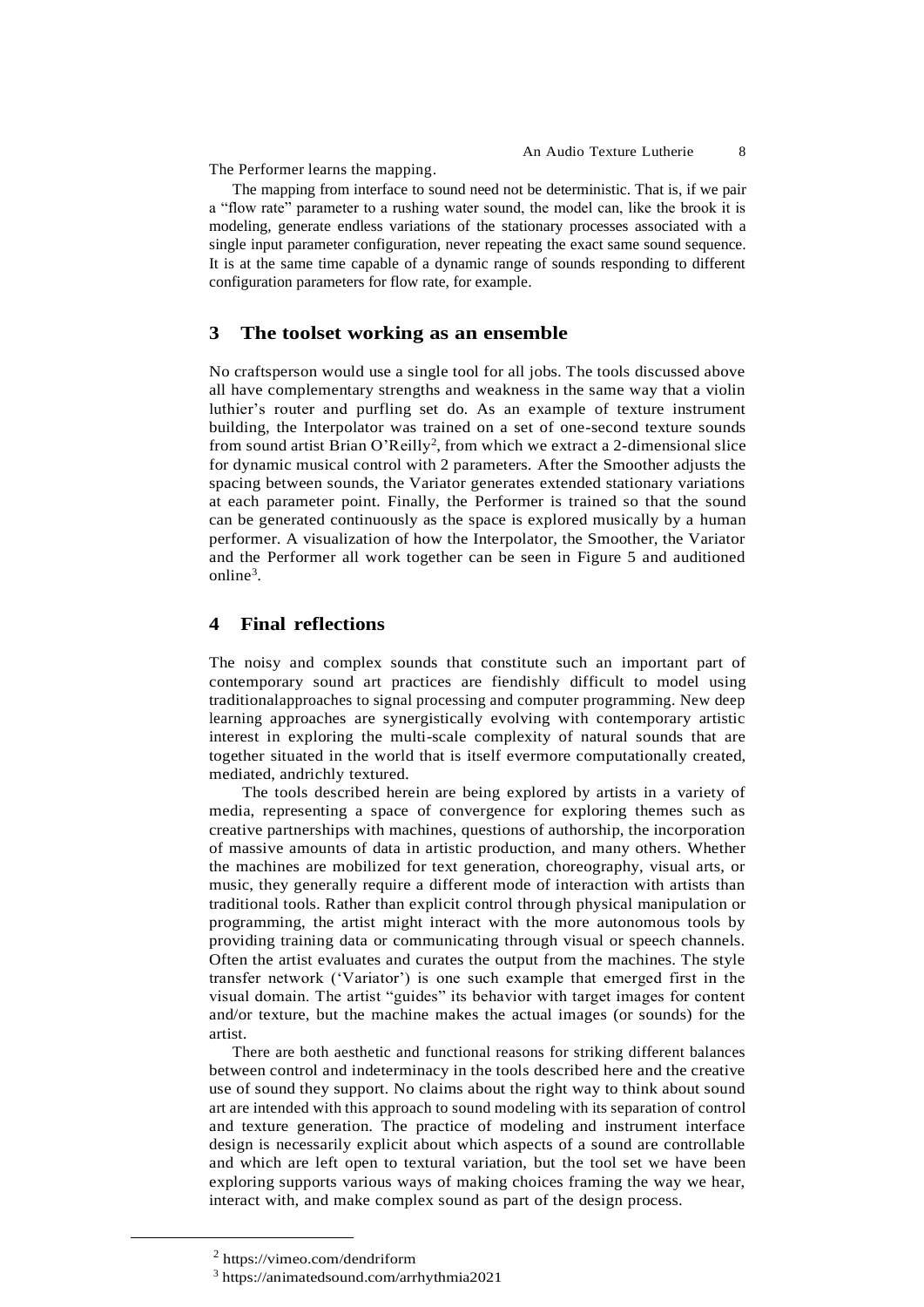

Fig. 5: Each of the four tools presented accomplishes a unique and critical part to the instrument building processes. The Interpolator fills out a space of dynamic textures (indexed here by parameter pairs x and y), the Smoother adjusts the space to more evenly spread the interpolations, the Variator creates different stationary textures (shown stacked) at each point, and the Performer makes the space playable along paths under instrumental control. To listen to how these tools work, visit [https://animatedsound.com/arrhythmia2021.](https://animatedsound.com/arrhythmia2021)

The focus of this paper has been on modeling audio textures that extend our musical legacy of pitched sounds and regular meters. The data-driven instrumental sound design process also differs from a traditional lutherie in that it reflects a conception of a space of sound that is infinitely generative and configurable rather than one for which there could ever be a definitive set of canonical instruments for playing. While these new sound design processes are inextricably entwined with the very computational and communication technologies that too often oppress, surveil, misinform, and isolate us, they subvert these tendencies with their rich creative musical potential.

#### **References**

- Antognini, J., Hoffman, M., & Weiss, R. J. (2018). Synthesizing diverse, highquality audio textures. *arXiv preprint arXiv:1806.08002* .
- Conan, S., Thoret, E., Aramaki, M., Derrien, O., Gondre, C., Ystad, S., & Kronland-Martinet, R. (2014). An intuitive synthesizer of continuousinteraction sounds: Rubbing, scratching, and rolling. *Computer Music Journal*, *38* (4), 24–37.
- Cook, P. R. (1997). Physically informed sonic modeling (phism): Synthesis of percussive sounds. *Computer Music Journal*, *21* (3), 38–49.
- Doel, K. v. d. (2005). Physically based models for liquid sounds. *ACM Transactions on Applied Perception (TAP)*, *2* (4), 534–546.
- Dubnov, S., Bar-Joseph, Z., El-Yaniv, R., Lischinski, D., & Werman, M. (2002). Synthesizing sound textures through wavelet tree learning. *IEEE Computer Graphics and Applications*, *23* (4), 38–48.
- Gatys, L. A., Ecker, A. S., & Bethge, M. (2015). Texture synthesis using convolutional neural networks. *arXiv preprint arXiv:1505.07376* .
- Grinstein, E., Duong, N. Q., Ozerov, A., & Pérez, P. (2018). Audio style transfer. In *2018 ieee international conference on acoustics, speech and signal processing (icassp)* (pp. 586–590).
- Huzaifah, M., & Wyse, L. (2020). Applying visual domain style transfer and texture synthesis techniques to audio: Insights and challenges. *Neural Computing and Applications*, *32* (4), 1051–1065.
- Kohonen, T. (1998). The self-organizing map. *Neurocomputing*, *21* (1-3), 1–6.
- McDermott, J. H., & Simoncelli, E. P. (2011). Sound texture perception via statistics of the auditory periphery: evidence from sound synthesis.